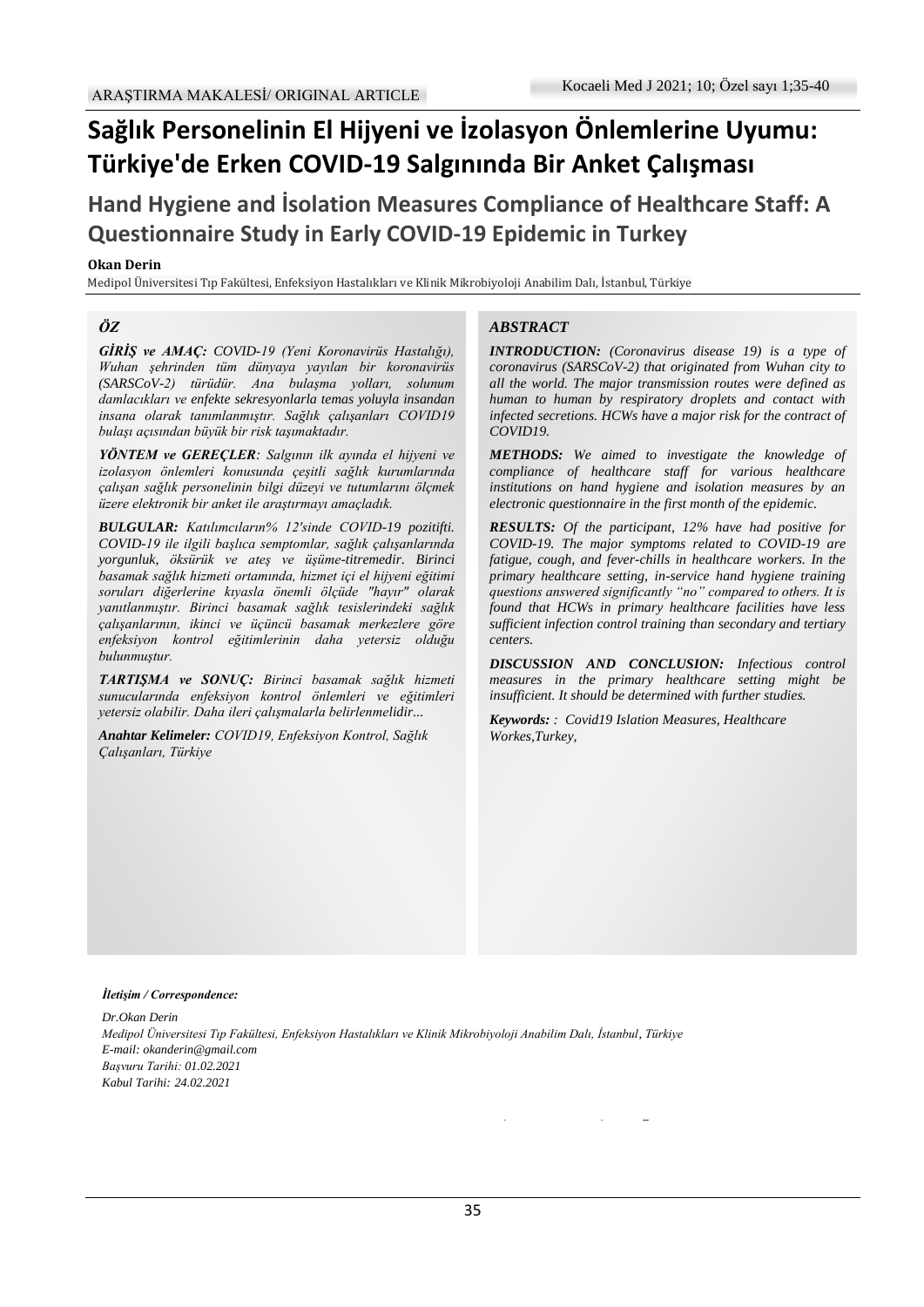## **INTRODUCTION**

 COVID-19 (Coronavirus disease 19) is a type of coronavirus (SARS-CoV-2) infection that originated from Wuhan city to all the world. The major transmission routes were defined as human to human by respiratory droplets and contact with infected secretions (1). As a coronavirus experience, transmission to the healthcare workers (HCWs) was reported by 21% of those affected in the 2002 SARS epidemic (2). Although the transmission rate of COVID-19 in HCWs is lower than the SARS epidemic, it is thought to HCWs have a major risk for the contract of COVID19(3). To date, 40 HCWs were deceased because of COVID19 in Italy, thousands of them were isolated in Europe (4). The WHO recommends personal protective equipment for standard, contact, and droplet precautions for COVID19. These are hand hygiene, gown, gloves, and mask with face protection. Whether the HCWs were able to access personal protective equipment is far beyond the aim of the study. Yet continuous in-service training for infection control precautions is critical (5).

 On the 11th of March 2020 the first PCR-proven case is announced in Turkey. In the context of fighting to the pandemic, all 2nd and 3rd line healthcare providers declared a pandemic hospital according to the ministry of health regulations. Meanwhile, many healthcare staff was tested with PCR (polymerase chain reaction) method and some of them were found positive.The Health Minister of Turkey announced at the press conference where 601 healthcare professionals had COVID19on 1st of April,2020 (6).

 It is aimed to investigate the knowledge of compliance of healthcare staff forvarious healthcare institutions on hand hygiene and isolation measures by an electronic questionnaire available until the 7th of April 2020.

## **METHODS**

 A questionnaire aimed to evaluate compliance of hand hygiene and isolation precautions (Table 1)wasasked to each participant using Microsoft Forms®. The questionnaire was designed from selfinformation, "yes/no" and multiple-choice questions. The questionnaire link sent to HCWs by a smartphone application. Informed consent was obtained from each participant in the first question. 106 HCWs included in the study. Stata®15 (StataCorp LLC, Texas, USA) was used for statistical analysis. Chi-square or Fisher's exact tests were used to compare proportions and Student's t-test and Wilcoxon Sum rank test to compare means. For variables that were not normally distributed, the Mann-Whitney U test was used. A two-sidedα-value of less than 0.05 was considered statistically significant.

### **RESULTS**

 The demographic and occupational characteristics of participants are given in table 2. Thirty-seven of those (35%) have experienced COVID-19 suggesting symptoms past 3 weeks. Reported symptoms were fatigue (n=22, 59%), cough (n=21, 57%), fever and chills (n=17, 46%), shortness of breath ( $n=5$ , 14%), loss of smell ( $n=8$ , 7,55%), sore throat (n=6, 5.6%), headache and diarrhea (n=3, 2.83%).There were 35 responders have had the COVID-19 PCR swab test regardlessof symptom presence. One of those working in primary care institutions, remainders were working in secondary (5) and tertiary (29)hospitals ( $p = .006$ ). Thirteen out of those were positive for the COVID-19. None of the asymptomatic ones who had a swab test (14) got a positive result yet 13 out of 21 symptomatic participants have positive COVID-19 PCR tests. Fatigue and fever and chills were strongly related to positive PCR results (p=.004 and .006 respectively). Other symptoms were not found significantly related to the COVID-19 PCR test result. There was no significant relationship among the duration of the PCR swab-sampling timeafter symptoms onset, between the positive (mean time=3.39 days) and negative (mean=3.5). In the group who have had a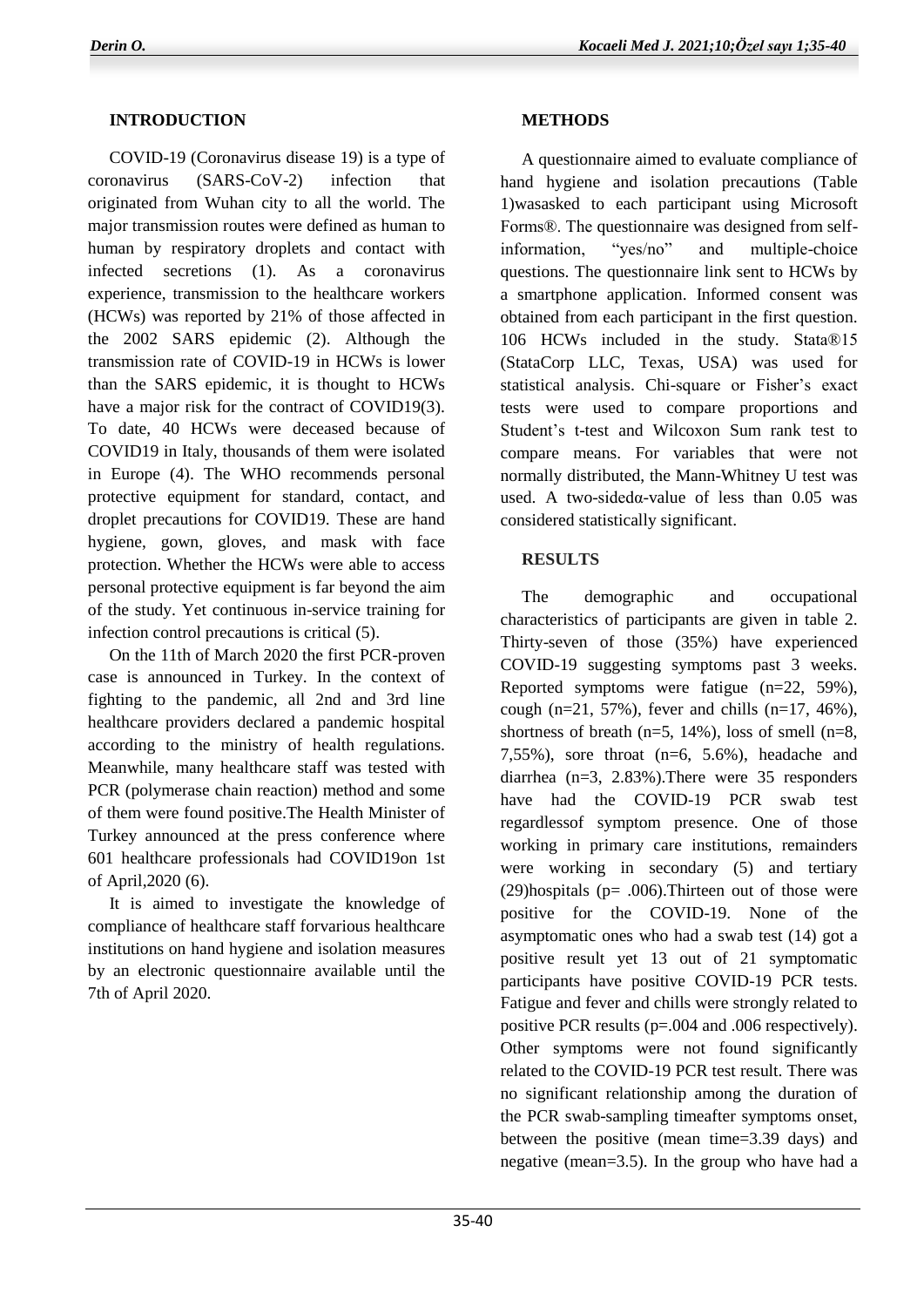PCR test without symptoms, none of them working in primary care services.

 A total of 17 participants have undergone chest CT regardless of having symptoms. Among those, fourteen HCW (82%) have COVID19 suggestingsymptoms and 3 of them haven't experienced any symptoms. The leading symptoms to get a chest CT were fatigue  $(n:11/14 \text{ p} = .65)$  and chills with or without fever  $(n:8/14, p=.3)$  and fatigue, and chills together  $(n:8/14, p=.04)$ . Six of 14 participants (43%) who have symptoms have COVID-19 suggesting findings on the chest CT. The symptoms of participants are not found to significantly related to COVID-19 suggesting CT results. The participants had a CT imaging without symptoms were working support unit (2) and specialist (1).

 There is a significant difference to answer the question "whether you have beenprovided inservice training on hand hygiene in the last three years" between HCWs of outpatient services and others. HCWs of outpatient services answered this question significantly "no" compared to others  $(68\%$  and 39% respectively,  $p= .018$ ). In the outpatient group, all physicians significantly denied an in-service training of hand hygiene compared to other HCW  $(n=13/22, p=.000)$ . Similarly, in the primary healthcare setting, in-service hand hygiene training questions answered significantly "no" compared to others  $(76\%$  and  $39\%$ , p=.007). However, five indications for hand hygiene questions were answered with the same high score between responders without training in the last 3 years group and others (4.41/5 points and 4.55/5points respectively, p=.45). We also evaluated hand hygiene questions by COVID-19 PCR result: there is no difference between positive COVID-19 PCR results and hand hygiene training questions.We evaluated the knowledge of contactisolation measures by a multiple-choice question (Q17). Ninety-one subjects (86%) answered the question correctly. There is a significant difference in the correct response rate between the groups with/without hand hygiene training (73% vs 93%, p=.018). The question which is aimed to depict the behavior of the HCWs (Q20) for contact precautions hasn't been found to related to Q17 (p= .6).

 Ninety-two percent of participants correctly answered the question which was seeking a knowledge of droplet precautions (Q18). Behavioral patterns of HCWs of droplet cautions asked in Q23 and no relation was found between Q18 and Q21 (p= .6).

 There is not a significant relationship either Q17 and Q18 with neither PCR test results nor chest CT findings. In Q22, it was aimed at a subjective assessment of the own institution of HCWs by giving 1 to 5 scores. The mean score is 3.5/5. In PCR positive subjects  $(N=13)$  the mean score is 3.5 and there is no significant difference with PCR negative ones  $(N=22)$  ( $p = .8$ ). It is found that primary care HCWs claim to had in-service training for infection prevention and control measures less than secondary and tertiary hospitals (75% vs 39%  $p=$  . 003).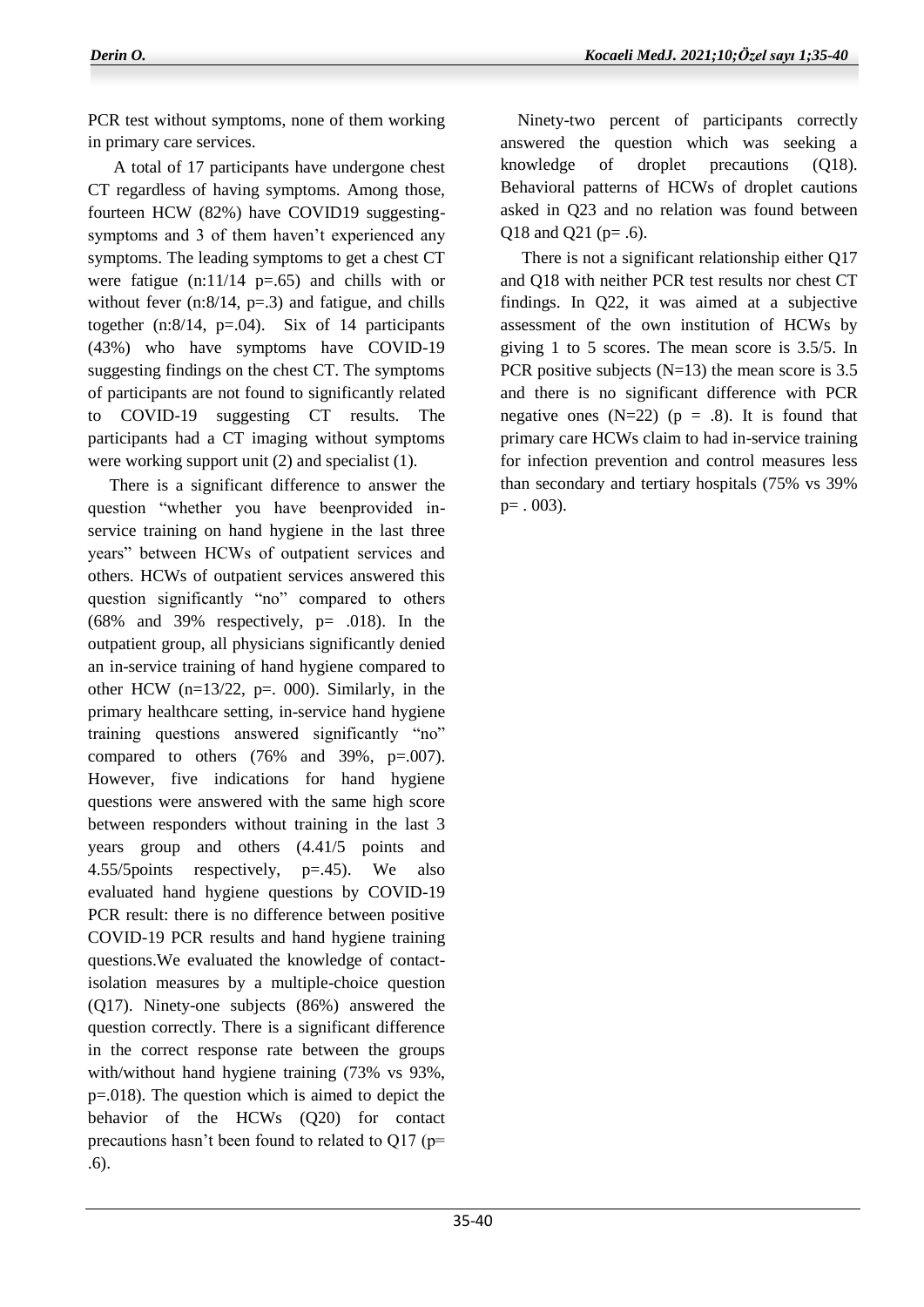| <b>Table 1. The Questionnaire Form</b>                                                                                                                                                                                                                                                                                                                                                                                                                                                                                                                                         |                                                                                                                                                                                                                                                                                                                                         |  |
|--------------------------------------------------------------------------------------------------------------------------------------------------------------------------------------------------------------------------------------------------------------------------------------------------------------------------------------------------------------------------------------------------------------------------------------------------------------------------------------------------------------------------------------------------------------------------------|-----------------------------------------------------------------------------------------------------------------------------------------------------------------------------------------------------------------------------------------------------------------------------------------------------------------------------------------|--|
| Healthcare Professionals Hand Hygiene and Isolation Measures Compliance Survey                                                                                                                                                                                                                                                                                                                                                                                                                                                                                                 |                                                                                                                                                                                                                                                                                                                                         |  |
| Dear volunteer, you have been invited to participate in the above-mentioned research planned by Istanbul Medipol<br>University Faculty of Medicine Infectious Diseases and Clinical Microbiology. Before you agree to take part in this<br>research, you need to understand what the research is intended to be done and make your decision freely according to this<br>information. Thank you for participating in our survey, which was conducted to measure the compliance rate of healthcare<br>workers tested for COVID-19 regarding hand hygiene and isolation measures. |                                                                                                                                                                                                                                                                                                                                         |  |
| 1. I agree to participate in this survey study<br>Yes/No                                                                                                                                                                                                                                                                                                                                                                                                                                                                                                                       | Yes/No                                                                                                                                                                                                                                                                                                                                  |  |
| 2. How old are you?                                                                                                                                                                                                                                                                                                                                                                                                                                                                                                                                                            | "Age"                                                                                                                                                                                                                                                                                                                                   |  |
| 3. Gender                                                                                                                                                                                                                                                                                                                                                                                                                                                                                                                                                                      | M/F/Don't answer                                                                                                                                                                                                                                                                                                                        |  |
| 4. Have you had any complaints in the past 3 weeks to<br>suggest COVID19?                                                                                                                                                                                                                                                                                                                                                                                                                                                                                                      | Yes/No                                                                                                                                                                                                                                                                                                                                  |  |
| 5. Did one or more of the following symptoms occur in<br>the past 3 weeks? (You can choose multiple answers)                                                                                                                                                                                                                                                                                                                                                                                                                                                                   | Fatigue/ Fever-Chills/ Cough/ Shortness of breath/ Loss of<br>sense of smell                                                                                                                                                                                                                                                            |  |
| 6. Enter the first complaint start date.                                                                                                                                                                                                                                                                                                                                                                                                                                                                                                                                       | dd.mm.yyyy                                                                                                                                                                                                                                                                                                                              |  |
| 7. Enter your COVID-19 Swab Test (PCR) Result?                                                                                                                                                                                                                                                                                                                                                                                                                                                                                                                                 | I did not get one./ Negative/Positive/Not resulted                                                                                                                                                                                                                                                                                      |  |
| 8. Enter the date of PCR testing.                                                                                                                                                                                                                                                                                                                                                                                                                                                                                                                                              | dd.mm.yyyy                                                                                                                                                                                                                                                                                                                              |  |
| 9. Have you got a chest computed tomography?                                                                                                                                                                                                                                                                                                                                                                                                                                                                                                                                   | Yes/No                                                                                                                                                                                                                                                                                                                                  |  |
| 10. The result of chest tomography was said to have<br>findings                                                                                                                                                                                                                                                                                                                                                                                                                                                                                                                | consistent with COVID19/not consistent with COVID19                                                                                                                                                                                                                                                                                     |  |
| 11. Please choose the appropriate expression that<br>describes the institution you are working in.                                                                                                                                                                                                                                                                                                                                                                                                                                                                             | The primary health-care institution (Family Doctor's<br>office)/ Secondary health-care institution (Private or State<br>hospitals)/ Third-line health-care institution (University<br>hospitals and Training and Research Hospitals)                                                                                                    |  |
| 12. What is your duty in the institution?                                                                                                                                                                                                                                                                                                                                                                                                                                                                                                                                      | Academic personnel/ Specialist Doctor/ Resident/Family<br>physician/ Nurse/Paramedic/Maintenance/Management                                                                                                                                                                                                                             |  |
| 13. Which of the following is your department?                                                                                                                                                                                                                                                                                                                                                                                                                                                                                                                                 | Internal Medicine/ Surgery/ Intensive Care Unit/<br>Emergency Department/ Outpatient services/ Pediatrics                                                                                                                                                                                                                               |  |
| 14. Have you received formal hand hygiene training in<br>the past 3 years?                                                                                                                                                                                                                                                                                                                                                                                                                                                                                                     | Yes/No                                                                                                                                                                                                                                                                                                                                  |  |
| 15. Have you received formal training for droplet-borne<br>infections in the past 3 years?                                                                                                                                                                                                                                                                                                                                                                                                                                                                                     | Yes/no                                                                                                                                                                                                                                                                                                                                  |  |
| 16. Which of the following conditions does required the<br>application of hand hygiene before/after to protect the<br>healthcare provider from contamination? Correct/False<br>question                                                                                                                                                                                                                                                                                                                                                                                        | Before/After touching the patient/ After the risk of contact<br>with body secretions/ Before-after an aseptic procedure/<br>After touching the fomites around the patient                                                                                                                                                               |  |
| 17. For contact isolation, mark all healthcare<br>professionals who must be in contact with the patient<br>and the patient's room must wear?                                                                                                                                                                                                                                                                                                                                                                                                                                   | Only gloves/ Gloves and Gowns/ Only surgical mask                                                                                                                                                                                                                                                                                       |  |
| 18. Which personal protective equipment(s) should be<br>used when entering a patient room with droplet<br>isolation?                                                                                                                                                                                                                                                                                                                                                                                                                                                           | Only surgical mask/ Gloves and Surgical mask/ Gloves,<br>surgical mask and if the patient or patient's environment is<br>to be touched a disposable gown                                                                                                                                                                                |  |
| 19. Please mark the appropriate option for you<br>regarding hand hygiene practices.                                                                                                                                                                                                                                                                                                                                                                                                                                                                                            | I know the methods of hand hygiene and apply it when<br>necessary/ I do not know the methods of hand hygiene but I<br>try to apply it when necessary/ I know exactly hand<br>hygiene methods, but I can't apply/ I do not know the<br>methods of hand hygiene                                                                           |  |
| 20. Select the option that suits you for contact isolation<br>measures.                                                                                                                                                                                                                                                                                                                                                                                                                                                                                                        | I know contact isolation measures and apply them when<br>necessary/ I do not know the contact isolation measures<br>exactly, but I try to apply them when necessary./ I know<br>exactly the contact isolation measures, but I cannot always<br>apply it even if necessary/ I do not know the contact<br>isolation measures              |  |
| 21. Please mark the appropriate option for droplet<br>isolation measures.<br>22. Do you think the isolation measures training                                                                                                                                                                                                                                                                                                                                                                                                                                                  | I know the droplet isolation measures and apply it when<br>necessary/ I do not know exactly the droplet isolation<br>measures, but I try to apply it when necessary./ I know<br>exactly the droplet isolation measures, but I can not always<br>apply it even if necessary/ I do not know the droplet<br>isolation methods<br>1/2/3/4/5 |  |
| sufficient in your institution?                                                                                                                                                                                                                                                                                                                                                                                                                                                                                                                                                |                                                                                                                                                                                                                                                                                                                                         |  |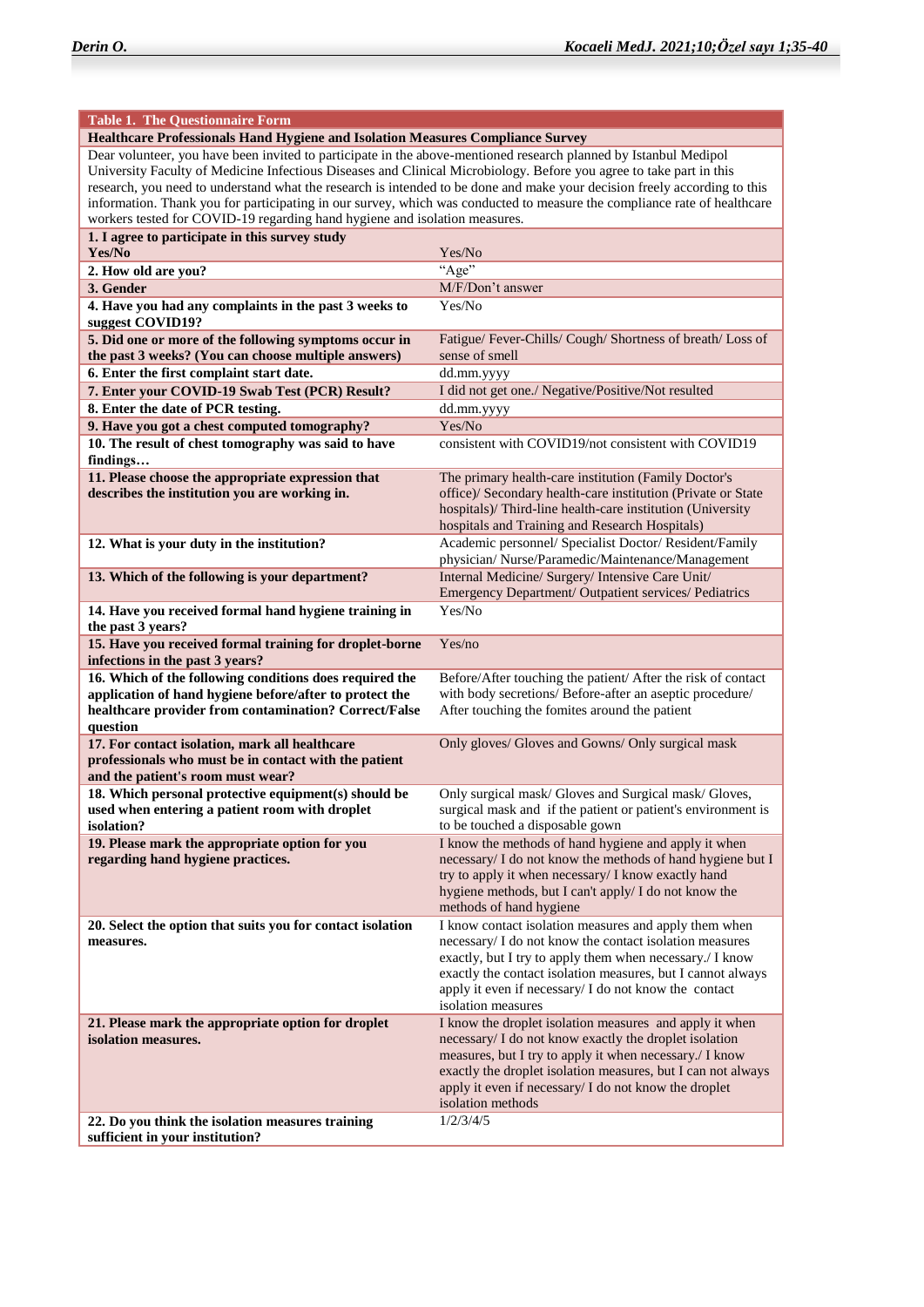| Table 2. Demographic and occupational characteristics of participants |                        |  |
|-----------------------------------------------------------------------|------------------------|--|
| Age (Mean $\pm SD$ )                                                  | 38±11 (Min:20 Max:66), |  |
| <b>Sex</b>                                                            |                        |  |
| Female                                                                | 61 (58%)               |  |
| Male                                                                  | 45 (42%)               |  |
| Occupation $(N)$                                                      |                        |  |
| MD (Academic)                                                         | 15(14%)                |  |
| <b>Staff Physician (Specialist)</b>                                   | 22(21%)                |  |
| Family Physician/Practitioner                                         | 19(18%)                |  |
| Nurse/Paramedic                                                       | 24(22%)                |  |
| Laboratory technician                                                 | 7(7%)                  |  |
| Management/Maintenance                                                | 7(18%)                 |  |
| Institution(N)                                                        |                        |  |
| Primary care                                                          | 17(16%)                |  |
| Secondary care                                                        | 28 (26%)               |  |
| University/Research hospital                                          | 61 (58%)               |  |
| Department (N)                                                        |                        |  |
| <b>Internal Medicine Units</b>                                        | 27(25%)                |  |
| <b>Surgery Units</b>                                                  | 23(22%)                |  |
| Laboratory                                                            | 4(4%)                  |  |
| Outpatient/emergency                                                  | 22(21)                 |  |
| Pediatrics                                                            | 7(7%)                  |  |
| Operation room                                                        | 11(10)                 |  |
| <b>ICU</b>                                                            | 1(1)                   |  |
| Management/Maintenance                                                | 11(10)                 |  |

#### **DISCUSSION**

 Clinical features of COVID-19 differ in various clinical studies, yet the most common symptoms are fever (98%), cough (76%), myalgias and fatigue (44%), and followed by others (7). It is found that the most common symptoms related to the COVID-19 in HCWs are fatigue (59%), cough (57%) and fever and chills (46%). These findings are the same as the literature (8).

 According to our study, it is depicted that primary healthcare workers have got fewer PCR tests rather than secondary and tertiary hospitals although there is no difference in symptomatology in the first month of the epidemic.WhileWHO defined the gatekeeper role of the primary care HCWs in the COVID-19 epidemic (9), it seems that not easy to achievediagnostic tests in primary care facilities at the beginning of the epidemics.

 It is found that the leading symptoms in PCR positive HCWs are fatigue and fever-chills is related to positive COVID-19 PCR result similar tothe literature (7, 10). Of the participants, three have got a chest CT even if they did not have COVID19 symptoms. Anxiety in HCWs is a major problem in HCWs (11) and might lead toan unnecessary request for the investigation for COVID-19without any clinical clue.

 Ninety-two percent of participants correctly answered the question of droplet measures knowledge. An epidemic with a virus spreads with droplets might motivate HCWs to know protective precautions. Yet, in-servicetraining and audit are required in each institution, for sustainability. Personal protective equipment supply should be provided toturn knowledge into practice, in all steps of healthcare settings.

 The major finding in our study is the lack of hand hygiene in-service training. The regulations in infection control in healthcare settings are well established in secondary and tertiary institutions in the daily practice but it seems not in the primary healthcare facilities. There are very limited data about infection control measures in primary care facilities of Turkey in the literature (12). Primary care HCWs easily overlooked for infection control measures in such an epidemic. So,in-service training and audit should be well established and maintained in primary healthcare settings in the first place.

 The limitations of the study are the timespan of the questionnaire is very limited and it has a small group. Yet, it is aimed to find the first response and the knowledge of HCWs in the first month of the COVID-19 epidemic.